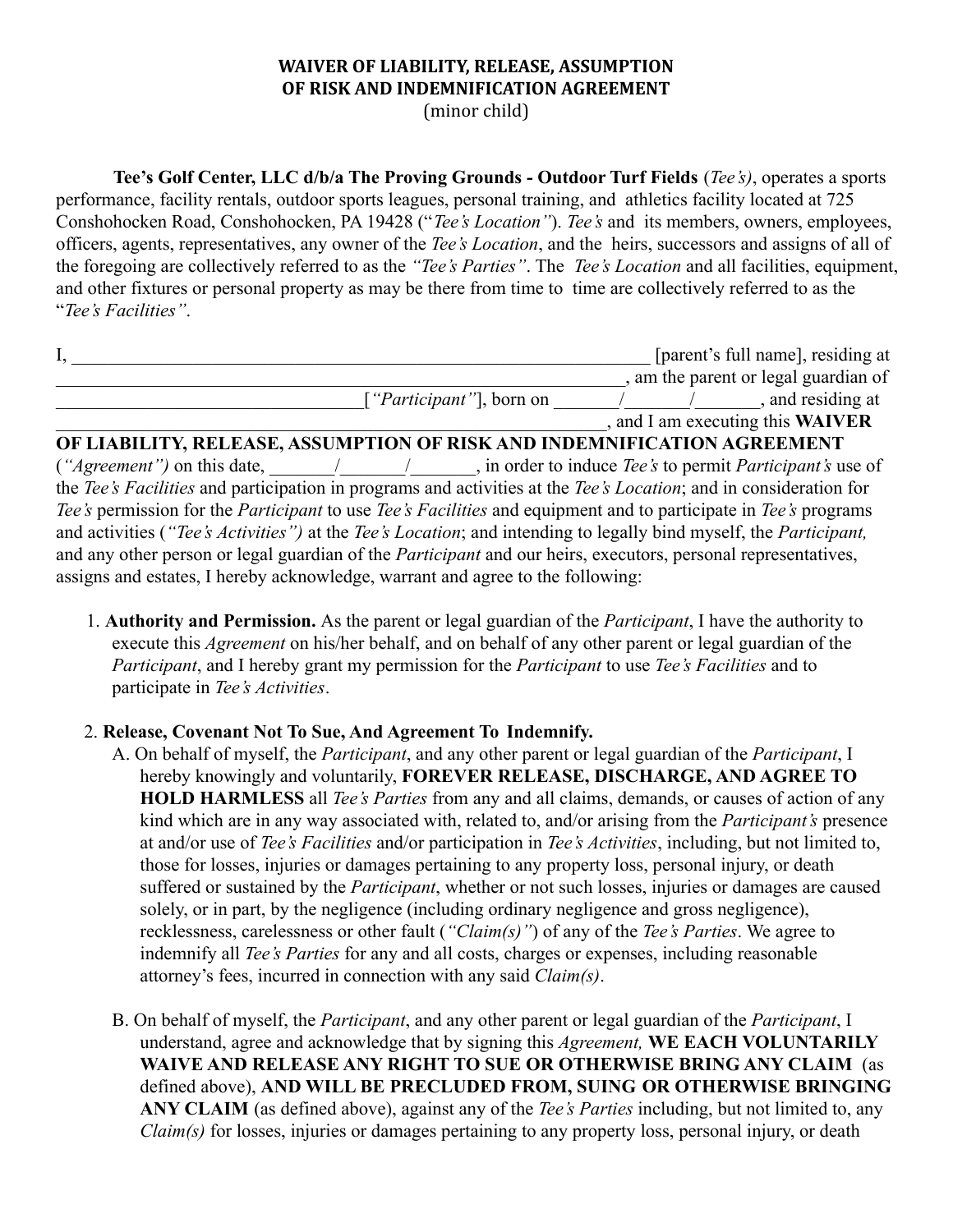# Page 1 of 3 **Initials: \_\_\_\_\_\_\_\_\_\_\_ WAIVER OF LIABILITY, RELEASE, ASSUMPTION OF RISK AND INDEMNIFICATION AGREEMENT** (minor child)

suffered or sustained by the *Participant*, whether or not such losses, injuries or damages are caused solely or, in part, by the negligence (including ordinary negligence and gross negligence), recklessness, carelessness or other fault of any of the *Tee's Parties*. This also means that a *Claim(s)* cannot be pursued by or on behalf of the *Participant* against any of the *Tee's Parties* for contribution or indemnity (or to share the liability) if a claim, demand, or cause of action of any kind is asserted against *Participant* which is in any way associated with, related to, and/or arising from the *Participant's* presence at and/or use of *Tee's Facilities* and/or participation in *Tee's Activities*.

- C. On behalf of myself, the *Participant*, and any other parent or legal guardian of the *Participant*, I hereby understand, agree and acknowledge that if suit or other claim of any kind is brought on behalf of the Participant against a party other than *Tee's Parties* for any property loss, personal injury, or death suffered or sustained by the *Participant*, which is in any way associated with, related to, and/or arising from the *Participant's* presence at and/or use of *Tee's Facilities* and/or participation in *Tee's Activities*, and any *Tee's Parties* become a party to such claim or suit, then **IN ORDER TO RELIEVE ANY** *TEE'S PARTIES* **FROM LIABILITY TO MAKE CONTRIBUTION TO ANOTHER PARTY, ANY MONEY JUDGMENT OBTAINED AGAINST ANY SUCH OTHER PARTY SHALL BE RELEASED AND REDUCED TO THE EXTENT OF THE** *TEE'S PARTIES'* **PRO RATA SHARE OF DAMAGES RECOVERABLE AGAINST ALL OTHERS.**
- D. Furthermore, on behalf of myself, the *Participant*, and any other parent or legal guardian of the Participant, I hereby covenant, warrant and agree that should any of is, or the heirs, representatives, assigns or estates of any of us, breach this *Agreement* by commencing a lawsuit, or by otherwise bringing a *Claim(s)* against any of the *Tee's Parties* which is in any way associated with, related to, and/or arising from the *Participant's* presence at and/or use of *Tee's Facilities* and/or participation in *Tee's Activities*, pursuant to this *Agreement*, **WE SHALL INDEMNIFY AND BE INDIVIDUALLY AND JOINTLY LIABLE TO** *TEE'S PARTIES* for any and all costs, damages, losses and expenses, including judgments, fines, settlements, punitive damages and attorneys' fees, arising from any such threatened, pending or instituted *Claim(s)*, whether civil, criminal, administrative or arbitrative, and any appeal to such *Claim(s)*.
- 3. **Governing Law.** On behalf of myself, the *Participant*, and any other parent or legal guardian of the Participant, I hereby understand, agree and acknowledge that this *Agreement* shall be construed under the internal laws of the Commonwealth of Pennsylvania without reference to conflict of laws principles, as broadly and inclusively as is permitted thereby; and that if any portion of provision of this *Agreement* shall be held invalid, illegal or unenforceable, this shall not affect the validity or enforceability of any other provision of this *Agreement*. This *Agreement* may not be amended or modified except by an agreement in writing signed by the party against whom the enforcement of any modification is sought.
- 4. **Acknowledgements.** On behalf of myself, the *Participant*, and any other parent or legal guardian of the Participant, I hereby understand, agree and acknowledge: (A) THAT I HAVE HAD SUFFICIENT OPPORTUNITY TO READ THIS ENTIRE DOCUMENT; (B) THAT I HAVE READ AND UNDERSTAND THIS DOCUMENT, AND AGREE TO BE BOUND BY ITS TERMS; (C) THAT I